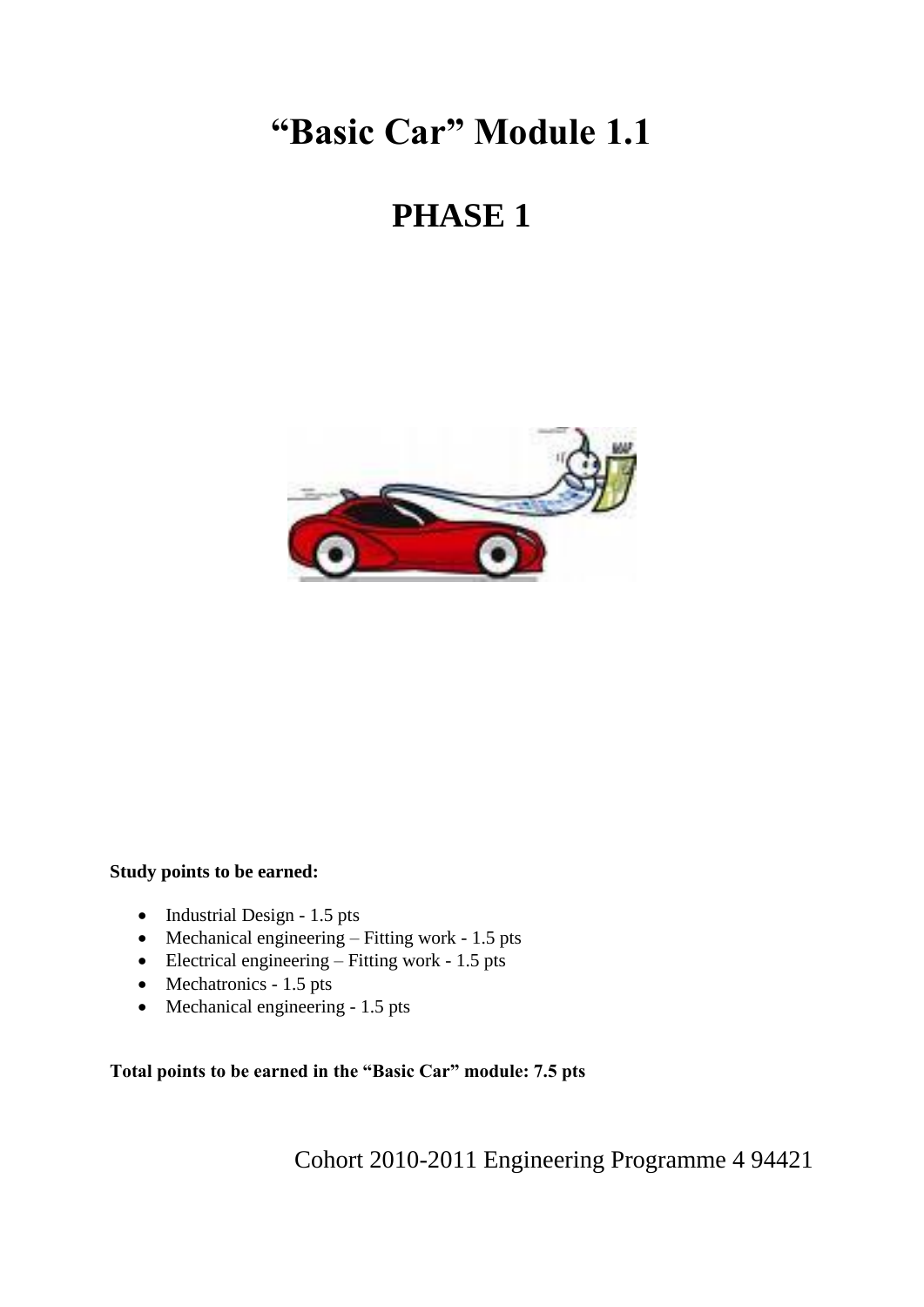## Introduction to this module

You will work on a basic module for the first eight weeks of this programme. This module will familiarise you with the various programmes in the cluster. If you are still not sure which programme suits you best, you will therefore have eight weeks to take a look at what interests you.

The intention is that you will take on this project enthusiastically. The project is the basis for all of the programmes and is therefore part of the course schedule.

Once you have completed this project, you will have already earned the first 7.5 study points in your programme!

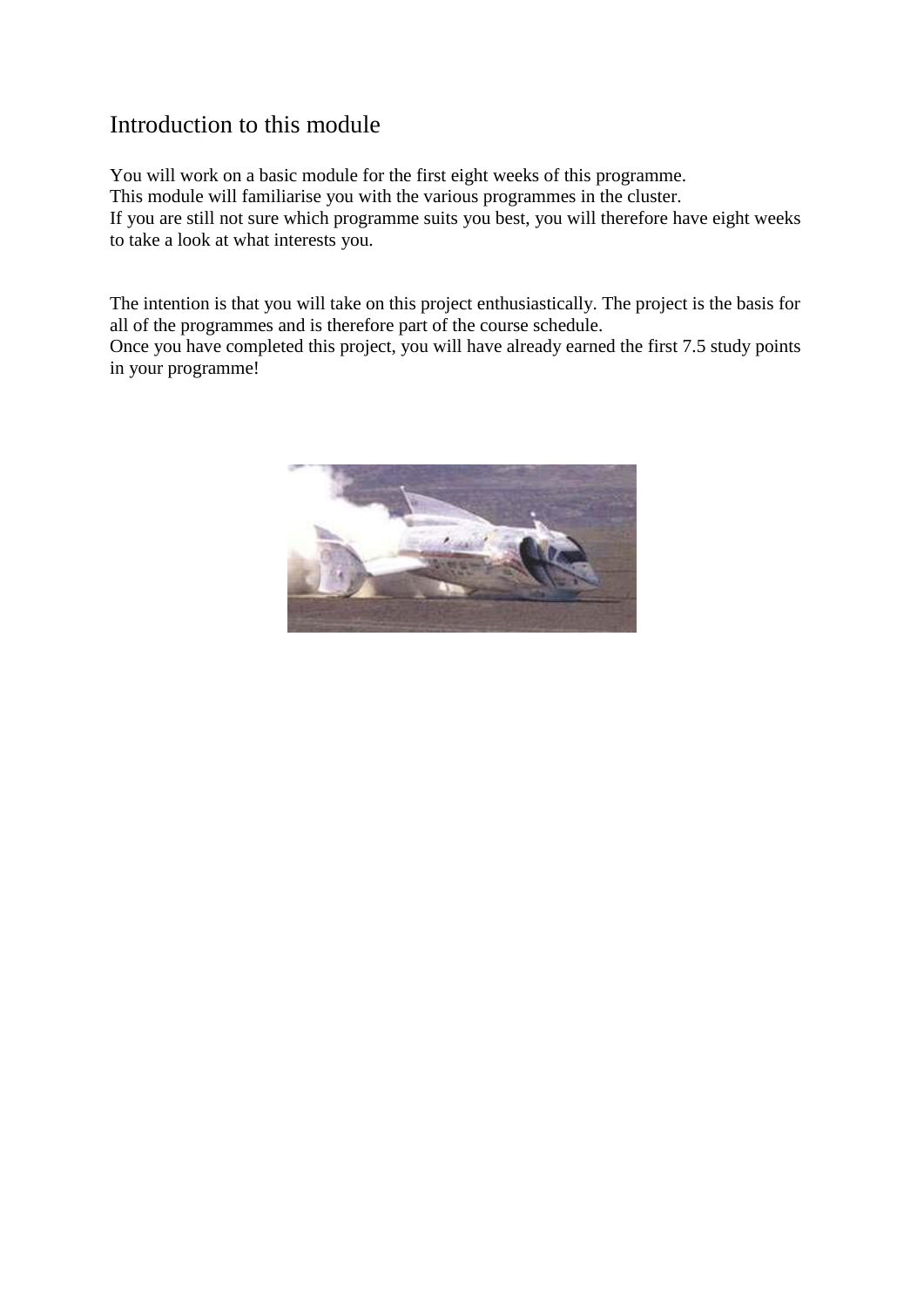## Description of the project

In the project you will "make a model car" in small groups (maximum of 3 people). Each part of the car will be made or installed in the relevant programme. The electric motor is installed in the Electronics Department, while the rest of the propulsion system is fitted in Mechatronics.

Your level of effort and motivation are included in the evaluation.

The training supervisors will only sign off on the evaluation form if they are satisfied with the work done and with your effort.

This means that you need five signatures for your project. The instructors listed below will supervise you on this project and will therefore also give you the points and signature required on the evaluation list:

| - Industrial Design                     | ÷                    | Mr Kist         |
|-----------------------------------------|----------------------|-----------------|
| - Mechanical Engineering                | $\ddot{\phantom{0}}$ | Mr Stomps       |
| - Mechanical Engineering – Fitting Work |                      | Mr Van Dieren   |
| - Electrical Engineering – Fitting Work | $\ddot{\cdot}$       | Mr De Ruiter    |
| - Mechatronics                          |                      | Mr Van der Kolk |

The idea is that the car will be complete after the first eight weeks of the course. The car can then be presented during the first introduction evening for your parents at our school.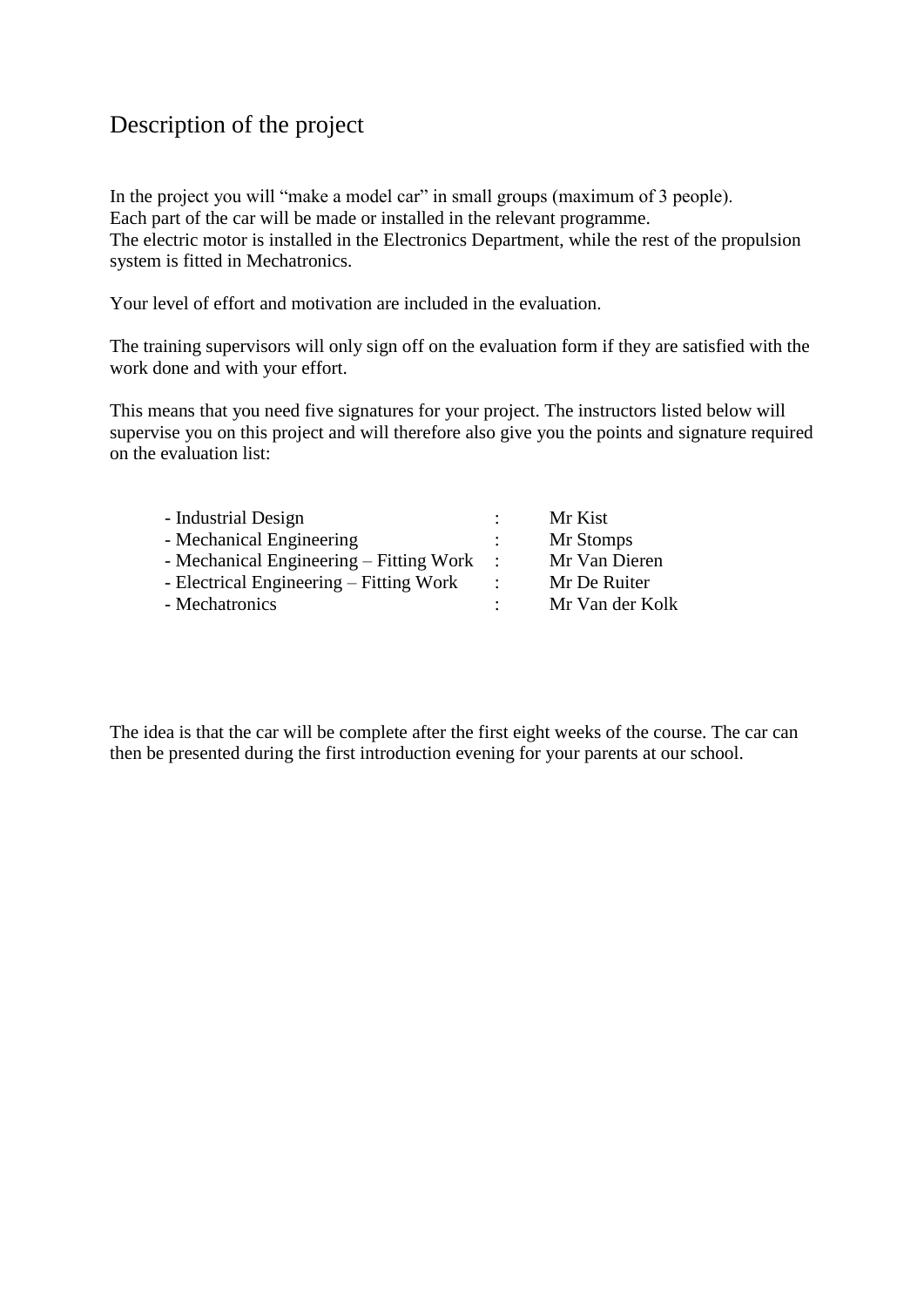## The assignment

What are the **minimum** requirements for the car?

|                                          | Mechatronics | Fitting work | Mechanical<br>engineering | Electrical<br>engineering | Industrial design |
|------------------------------------------|--------------|--------------|---------------------------|---------------------------|-------------------|
| Electrical battery-powered<br>propulsion | X            |              |                           | X                         | X                 |
| Base plate                               |              |              | X                         |                           | x                 |
| Lighting                                 |              |              |                           | x                         | x                 |
| Propulsion system                        | x            |              | χ                         |                           | x                 |
| <b>Bodywork</b>                          |              |              |                           |                           |                   |
| Bumpers and roll cage                    |              | х            |                           |                           | x                 |
| Design                                   |              |              |                           |                           |                   |

These are the minimum requirements which the car must satisfy. The intention is that your project group will make a car that is as good-looking and functional as possible.

The result will be included in the final evaluation of your project.

We have attached a competitive element to this activity, because there are four prizes to be won:

- Award for the best design
- Award for the most technically advanced car
- Award for the fastest car
- Award for the best team cooperation

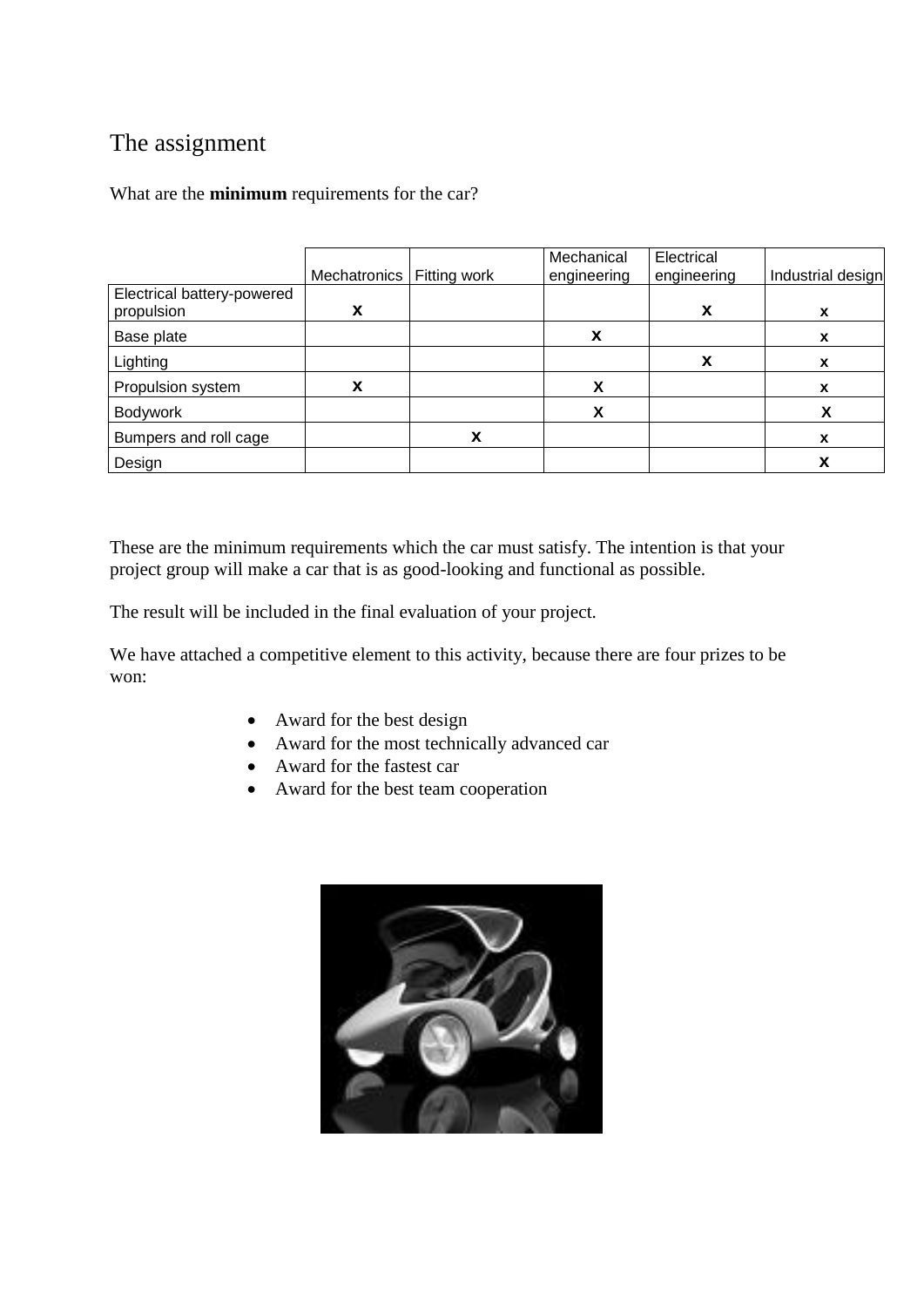## "Basic Car" structure

Before you start building, you should have a good idea of what the "Basic Car" has to look like. We must therefore make agreements and stick to them.



We will enter these "variables" in a "configurator", which should provide the necessary reference basis for designing and building your "Basic Car". This configurator is an Excel file which your project group has to fill in!

|              |                       |                                                | Ontwerp aspecten bij de "Basic Car" CONFIGURATOR |
|--------------|-----------------------|------------------------------------------------|--------------------------------------------------|
|              |                       |                                                | Opmerking invullen bij eiger                     |
| Design       | aantal wielen         | 4                                              |                                                  |
|              | vormgeving            | klassiek                                       |                                                  |
|              | materiaal carrosserie | kunsstof                                       |                                                  |
|              |                       |                                                |                                                  |
| Werktuigbouw | materiaal bodemplaat  | staal                                          |                                                  |
|              | ophanging carrosserie | bout en moer verbinding $\mathbf{I}$ $\bullet$ |                                                  |
|              |                       | bout en moer verbinding<br>schroef             |                                                  |
|              |                       | klik<br>anders nl                              |                                                  |
| Mechatronica | aantal motoren        |                                                |                                                  |
|              | aandrijving           | achteras                                       |                                                  |
|              | Type aandriiving      | rechtstreeks                                   |                                                  |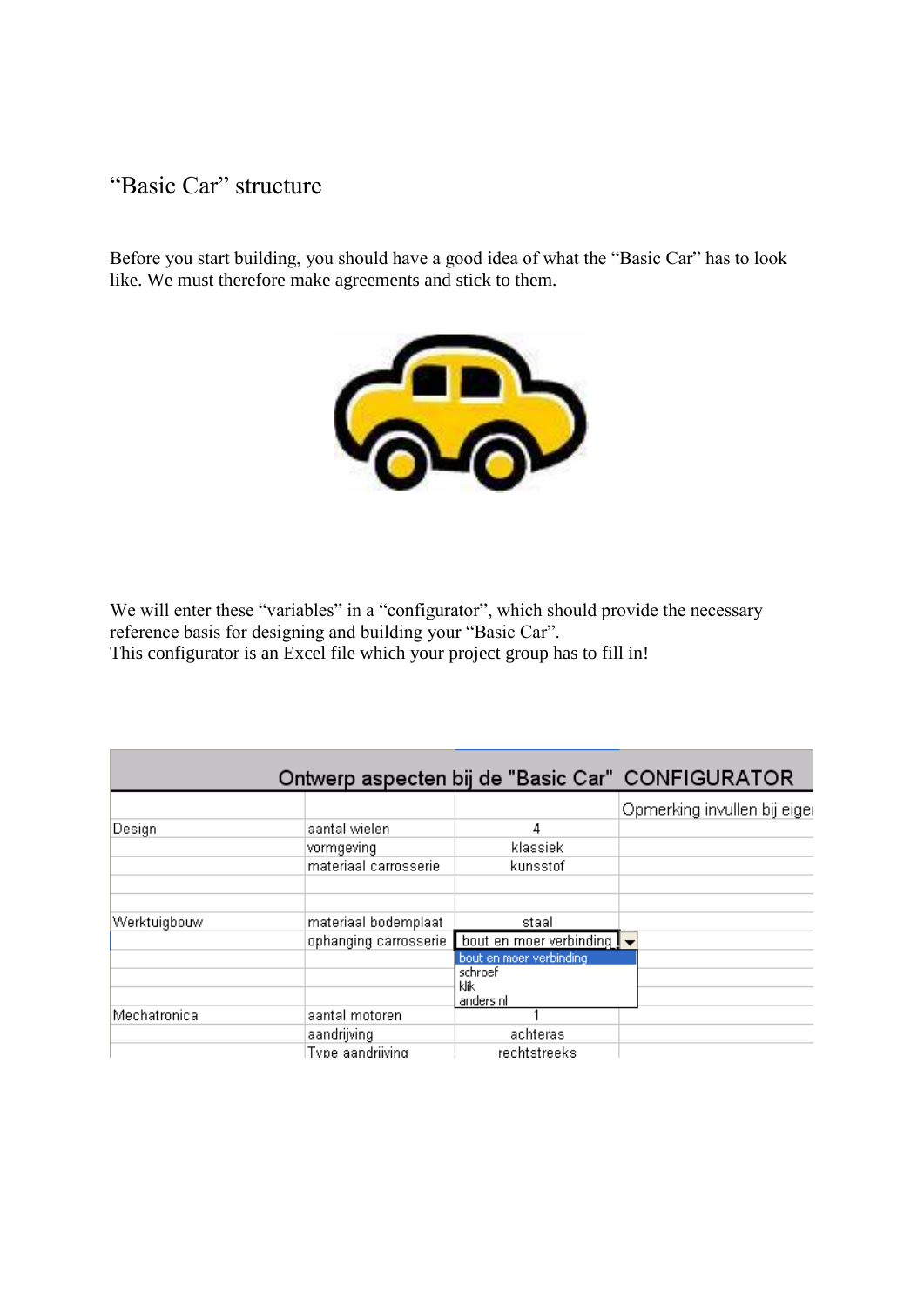

Naturally, you will be supervised during this part of the programme. The intention is that you and your project group will put together your car with the Design Instructor.

The result is a "Basic Car" according to your group's own specifications.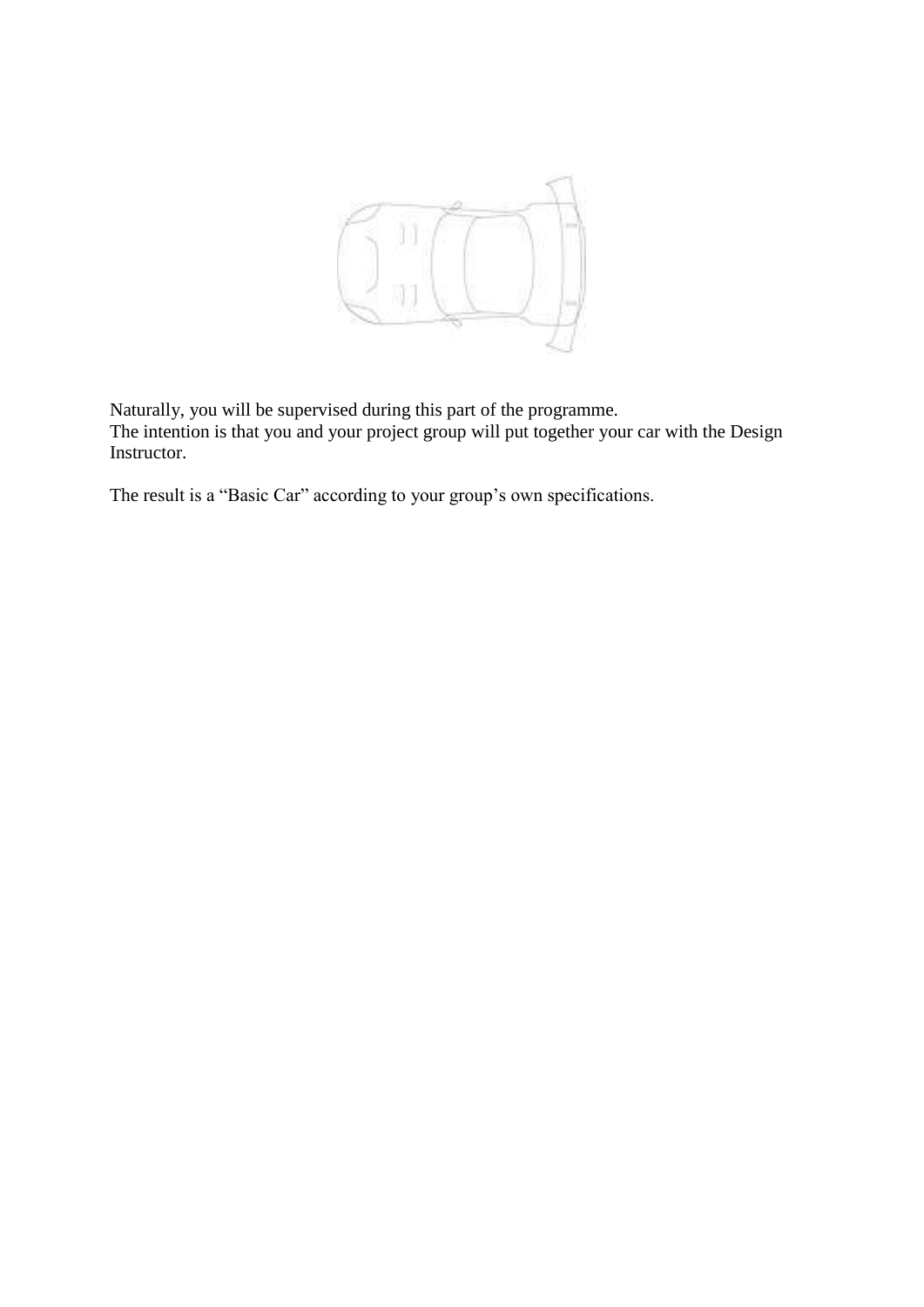## Corresponding modules

The project consists of a number of support modules which all relate to the Basic Car. Each module is designed in such a way that it gives you an idea of the subject matter in the technical area covered by the module!

- 1. Introduction to Mechatronics
- 2. Introduction to Fitting Work
- 3. Introduction to Electrical Fitting Work
- 4. Introduction to Mechanical Engineering
- 5. Introduction to Design

The order of the modules does not matter because they run simultaneously! The guideline for the duration of the project is eight weeks. All parts must be completed within those eight weeks.

After the guidelines for the Basic Car have been established for each project group, work can begin.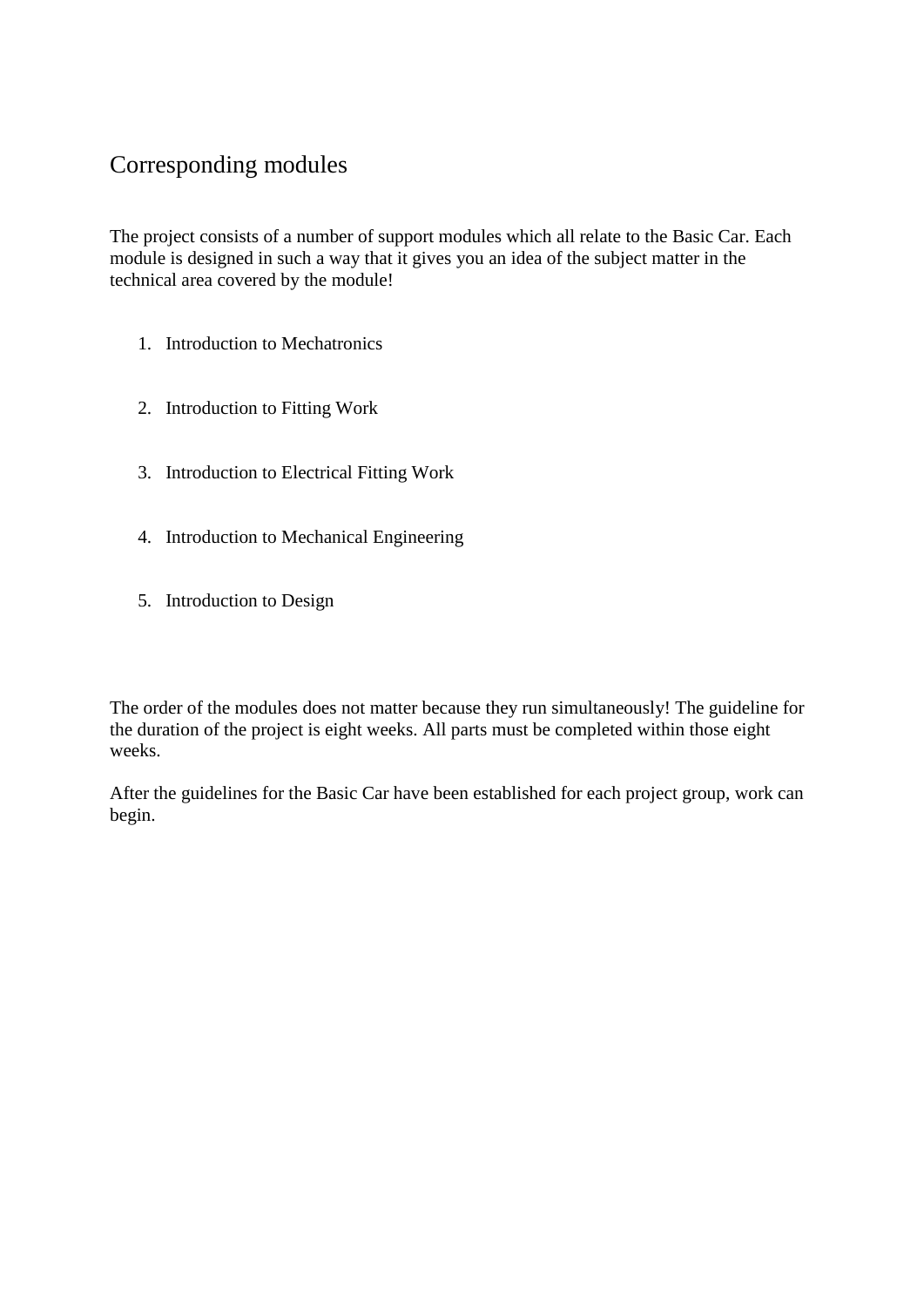## The evaluation

| Deltior                             | Beoordelingslijst : Basic car             |            |           |
|-------------------------------------|-------------------------------------------|------------|-----------|
| college<br>$Ordered$ :              | Mechatronica                              | max.<br>20 | sp<br>1,5 |
|                                     |                                           |            |           |
|                                     | 1 (5p) vakspecifieke onderdelen basic car |            |           |
|                                     | 2 (5p) uitvoering volgens configurator    |            |           |
|                                     | 3 (5p) onderdelen module vakrichting      |            |           |
|                                     | 4 (5p) Inzet en motivatie                 |            |           |
| Handtekening docent                 |                                           |            |           |
| mechatronica                        |                                           |            |           |
|                                     |                                           |            |           |
| Onderdeel:                          | Installatietechniek                       | 20         | 1,5       |
|                                     | 1 (5p) vakspecifieke onderdelen basic car |            |           |
|                                     | 2 (5p) uitvoering volgens configurator    |            |           |
|                                     | 3 (5p) onderdelen module vakrichting      |            |           |
|                                     | 4 (5p) Inzet en motivatie                 |            |           |
| Handtekening docent                 |                                           |            |           |
| installatietechniek                 |                                           |            |           |
|                                     |                                           |            |           |
| Onderdeel:                          | Elektrische-installatietechniek           | 20         | 1,5       |
|                                     |                                           |            |           |
|                                     | 1 (5p) vakspecifieke onderdelen basic car |            |           |
|                                     | 2 (5p) uitvoering volgens configurator    |            |           |
|                                     | 3 (5p) onderdelen module vakrichting      |            |           |
|                                     | 4 (5p) Inzet en motivatie                 |            |           |
| Handtekening<br>docent              |                                           |            |           |
| elektrische-<br>installatietechniek |                                           |            |           |
|                                     |                                           |            |           |
| Onderdeel:                          |                                           | 20         |           |
|                                     | Design                                    |            | 1,5       |
|                                     | 1 (5p) vakspecifieke onderdelen basic car |            |           |
|                                     | 2 (5p) uitvoering volgens configurator    |            |           |
|                                     | 3 (5p) onderdelen module vakrichting      |            |           |
|                                     | 4 (5p) Inzet en motivatie                 |            |           |
|                                     |                                           |            |           |
| Handtekening docent<br>design       |                                           |            |           |
|                                     |                                           |            |           |
| Onderdeel:                          | Werktuigbouw                              | 20         | 1,5       |
|                                     |                                           |            |           |
|                                     | 1 (5p) vakspecifieke onderdelen basic car |            |           |
|                                     | 2 (5p) uitvoering volgens configurator    |            |           |
|                                     | 3 (5p) onderdelen module vakrichting      |            |           |
|                                     | 4 (5p) Inzet en motivatie                 |            |           |
| Handtekening docent                 |                                           |            |           |
| design                              |                                           |            |           |
|                                     |                                           |            |           |
|                                     | Naam leerling:                            |            |           |
|                                     |                                           |            |           |